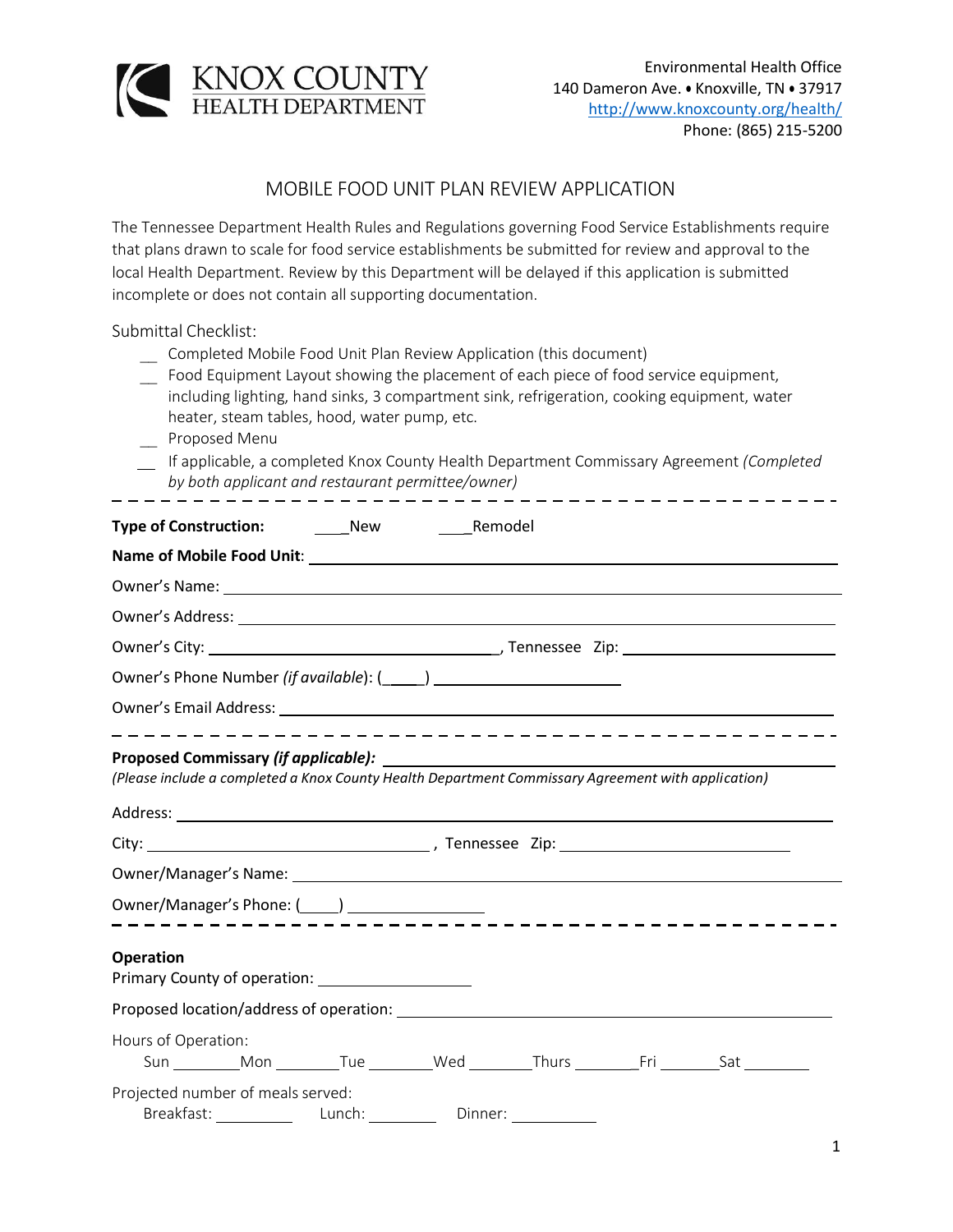

| Finish Materials (must be smooth, nonabsorbent, and easily cleanable)                                                                              |  |  |  |  |
|----------------------------------------------------------------------------------------------------------------------------------------------------|--|--|--|--|
| Potable Water Storage Tank<br>Water source: □ well water* □ utility water<br>*Provide results from well water test completed within the last year. |  |  |  |  |
| Water tank storage capacity: _______gallons                                                                                                        |  |  |  |  |
|                                                                                                                                                    |  |  |  |  |
|                                                                                                                                                    |  |  |  |  |
| Potable water hose stored in the following protected area: ______________________                                                                  |  |  |  |  |
| Sewage Storage Tank<br>Permanently mounted sewage storage tank: Capacity ______gallons                                                             |  |  |  |  |
|                                                                                                                                                    |  |  |  |  |
| Type of sewer vent on unit: $\Box$ Vent to exterior & protected $\Box$ Vent to interior by an air admittance valve                                 |  |  |  |  |
| Location where waste water tank will be emptied: Latin Management and the management of the management of the                                      |  |  |  |  |
| Approval received from the utility district where you will be emptying your waste tank? $\Box$ Yes $\Box$ No                                       |  |  |  |  |
| Water Heater Specifications<br>Type: $\Box$ Tankless $\Box$ Tank                                                                                   |  |  |  |  |
|                                                                                                                                                    |  |  |  |  |
|                                                                                                                                                    |  |  |  |  |
| Generator<br>Manufacturer: Manufacturer: Manufacturer: Manufacturer: Manufacturer: Manufacturer: Manufacturer: Manufacturer                        |  |  |  |  |
| Utensil Washing<br>Number of sink compartments:                                                                                                    |  |  |  |  |
| Size of compartments (inches): Length: ___ Width: ___ Depth: ___                                                                                   |  |  |  |  |
| Size of drain boards (Length x Width in inches) Right: __ x __ Left: __ x __                                                                       |  |  |  |  |
| Hand sinks<br>Number of hand sinks: _________                                                                                                      |  |  |  |  |
| Splash shields present: $\Box$ Yes $\Box$ No                                                                                                       |  |  |  |  |
| Lighting                                                                                                                                           |  |  |  |  |
| Shatterproof bulbs: $\Box$ Yes $\Box$ No                                                                                                           |  |  |  |  |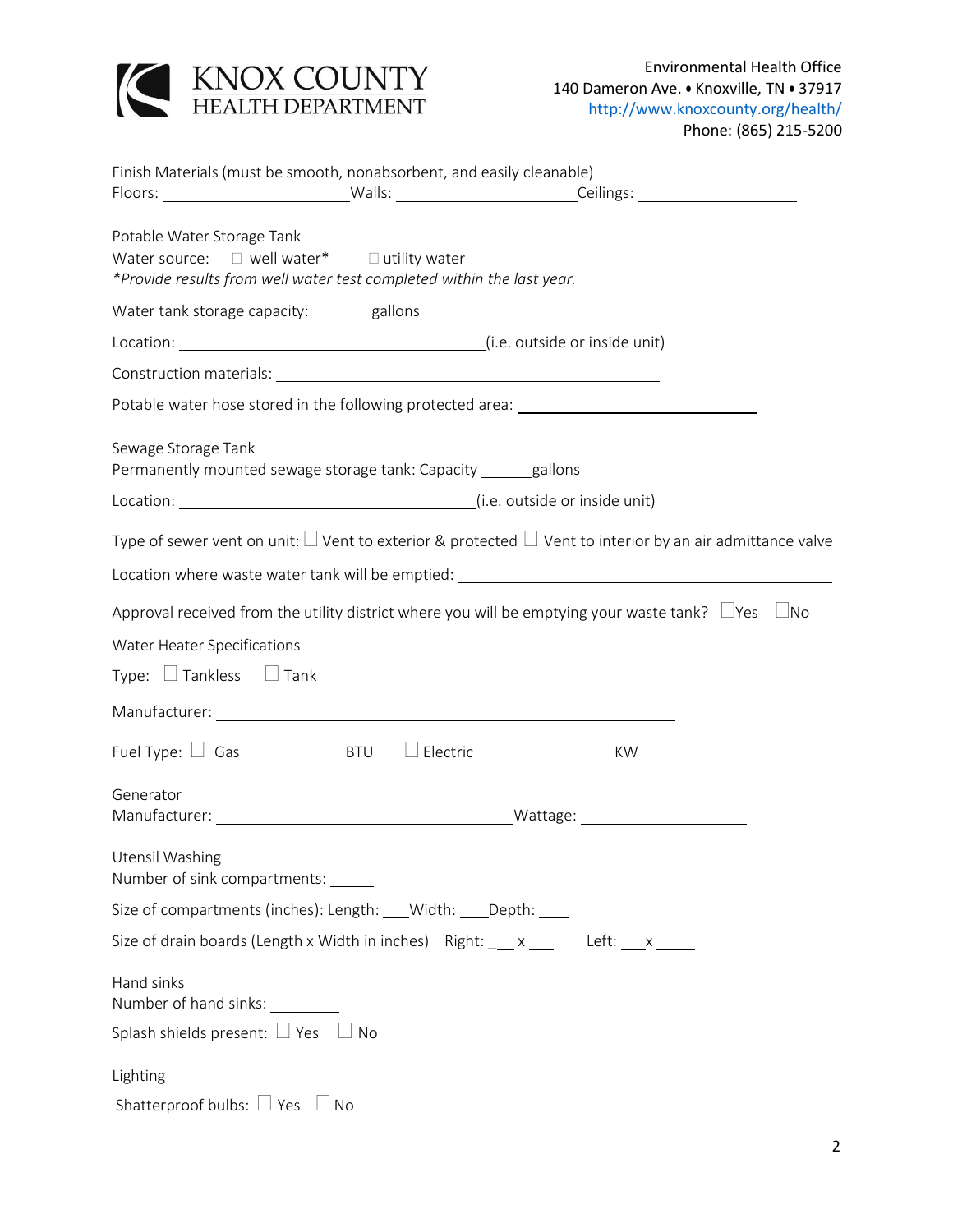

## Food Service Equipment List

| Equipment Type          | Manufacturer | Model      |
|-------------------------|--------------|------------|
| Ex: 2 Door Refrigerator | Ex: True     | Ex: TR-321 |
|                         |              |            |
|                         |              |            |
|                         |              |            |
|                         |              |            |
|                         |              |            |
|                         |              |            |
|                         |              |            |
|                         |              |            |
|                         |              |            |
|                         |              |            |
|                         |              |            |
|                         |              |            |
|                         |              |            |
|                         |              |            |

Raw/Undercooked Foods

Will any animal foods such as beef, eggs, fish, shellfish, poultry, pork, milk, lamb, etc. be offered raw or  $undercode?$  no  $y$ es\*, if yes, what food(s)  $y$ *\*Consumer advisory must be posted.*

Does your food establishment have an Employee Health Policy? \_\_ Yes \_\_ No (If yes, please include a copy)

Indicate any specialized processes that will take place. *Specialized process may need a state or local approved variance or HACCP plan.*

Curing *\_\_\_\_* Acidification (sushi, etc.) \_\_\_\_ Smoking \_\_\_\_ Yogurt

Reduced Oxygen Packaging (e.g.: vacuum packaging, sous vide, cook-chill, etc.)

Indicate which food product will be involved with the process checked above: